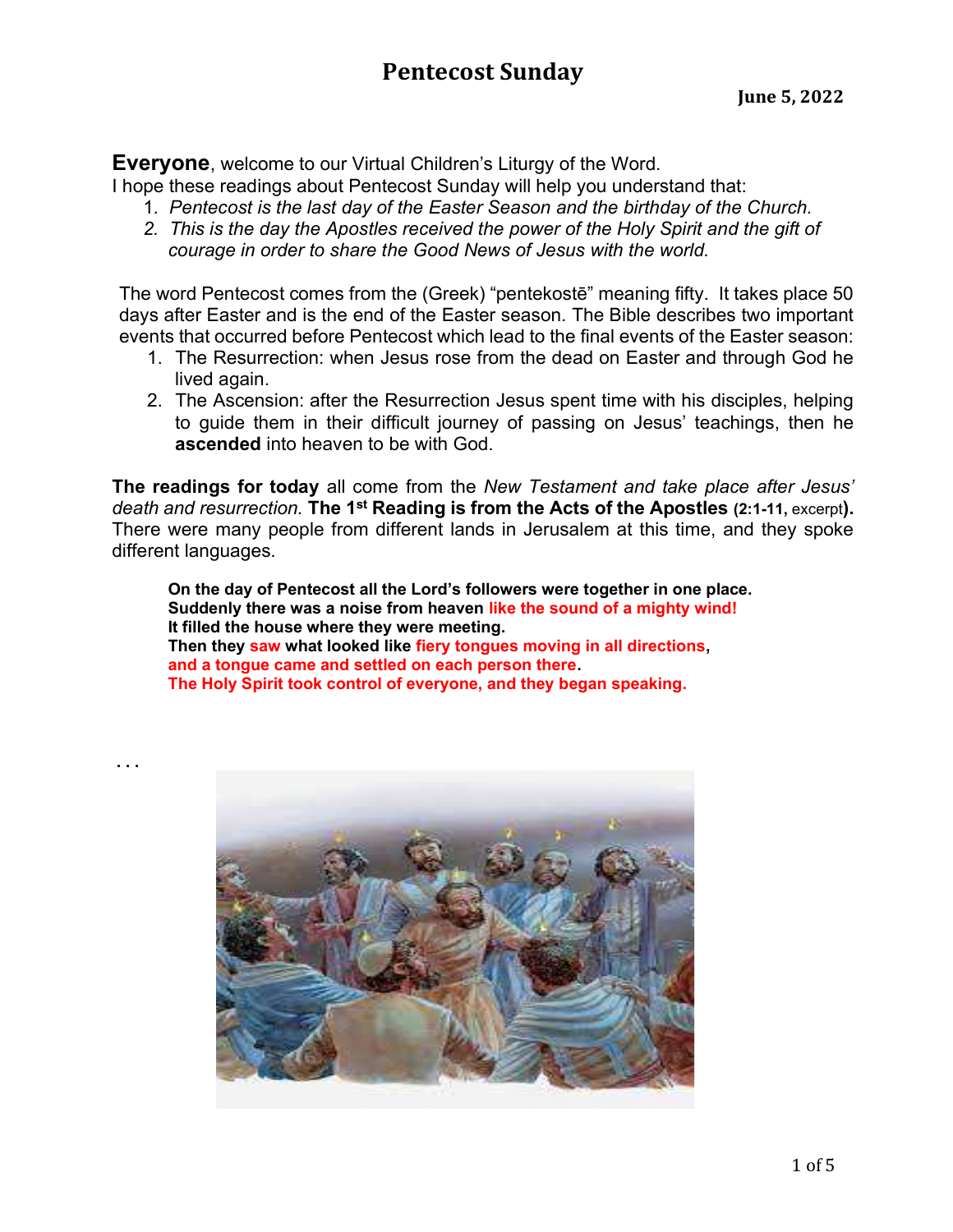June 5, 2022

 They were excited and amazed, and said: "Don't all these who are speaking come from Galilee? Then why do we each hear them speaking our very own languages? Some of us were born Jews, and others of us have chosen to be Jews. Yet we all hear them using our own languages to tell the wonderful things God has done."

The word of the Lord!

The Disciples could not believe that they had been given the ability to understand foreign languages and speak in foreign tongues. The fiery tongues of the Holy Spirit that appeared to the men were the actions of the Holy Spirit bringing the help Jesus promised to send his disciples. This allowed the Holy Spirit to give them the ability to understand the Word of God no matter what language was spoken. It also filled the disciples with peace when they were so scared not having Jesus at their side.

In this week's Psalm (104.1abc and 24, 30-31excerpt) the person saying this prayer is describing the Holy Spirit.

R/: Lord, send out your Spirit, and renew the face of the earth.

 . . . I praise you, Lord God, with all my heart . . . you made so many things; the whole earth is covered with your living creatures.

. . .

R/: Lord, send out your Spirit, and renew the face of the earth.

 You created all of them by your Spirit, and you gave new life to the earth. Our LORD, we pray that your glory will last for ever And that that you will be pleased with what you have done.

R/: Lord, send out your Spirit, and renew the face of the earth.

This Psalm reminds us that the Holy Spirit breathes life into all. As a result the earth is covered with living creatures. It is filled with life.

The second reading is from the first letter of Paul to the Corinthians (1) (12:4-7, 12-13).

 Brothers and sisters: There are different kinds of spiritual gifts, but they all come from the same Spirit. There are different ways to serve the same Lord, and we can each do different things. Yet the same God works in all of us and helps us in everything we do.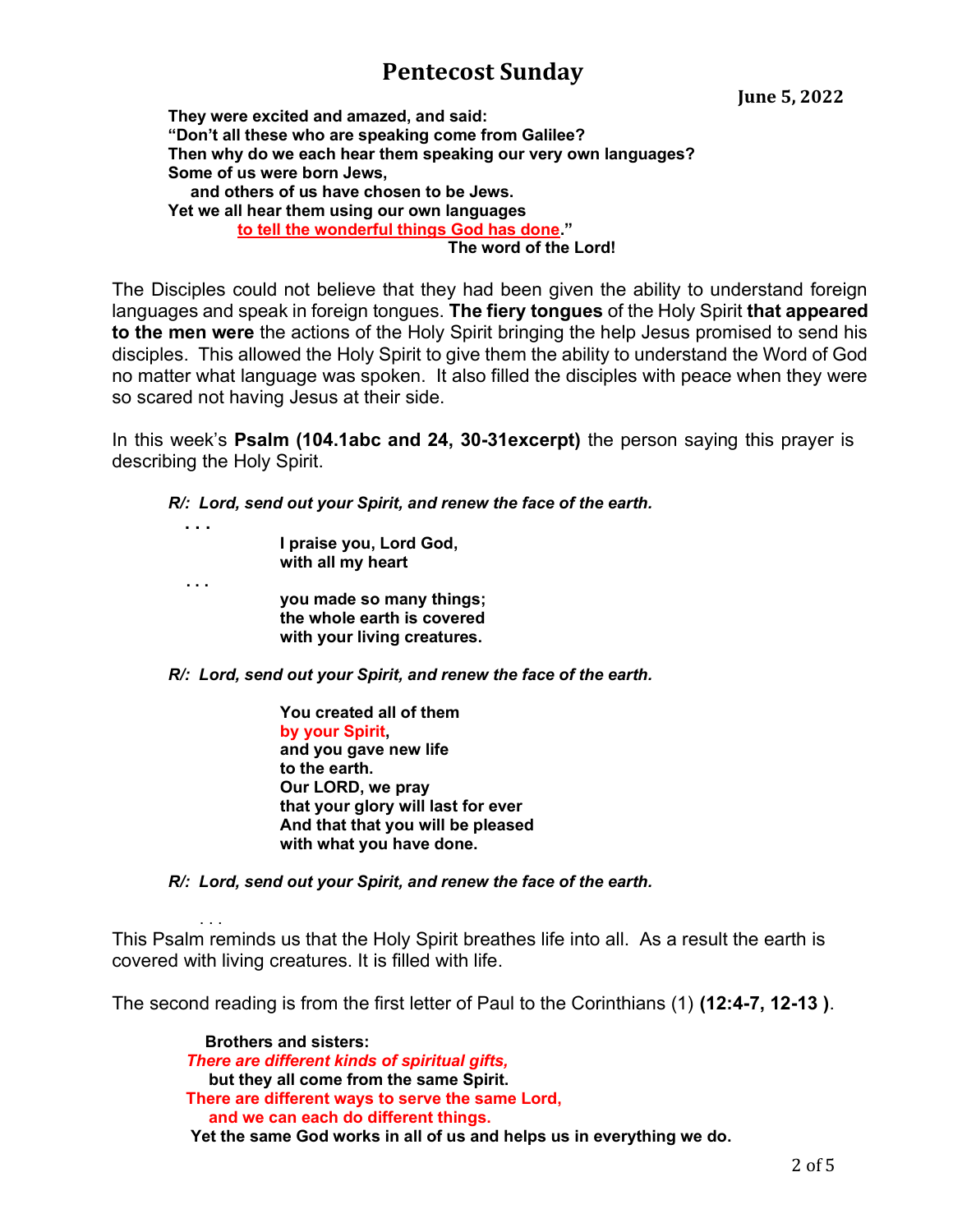June 5, 2022

 The Spirit has given each of us a special way of serving others. The body of Christ has many different parts, just as any other body does. Some of us are Jews, and others are Gentiles. Some of us are slaves, and others are free. But God's Spirit baptized each of us and made us part of the body of Christ Now we each drink from that same Spirit. The word of the Lord.

The Body of Christ is the Holy Church. In Baptism the Holy Spirit made each of us a part of the body of Christ giving us the ability to do different things and thus serve the Lord in different ways. The body has many parts, but it is still one body. The Church is that body and each of us has a special part to play within the Church. How can we serve the LORD with our different Gifts received from the Holy Spirit? Is there anything you do especially well? How can you use that to serve the Lord? Talk to your family and see how many ways you can think of to serve the Lord.

In the Gospel according to John (20:19-23), Jesus comes back after his Resurrection to talk to his disciples

> The disciples were afraid of the Jewish leaders, and on the evening of that same Sunday they locked themselves in a room. Suddenly, Jesus appeared in the middle of the group. He greeted them and showed them his hands and his side. When the disciples saw the Lord, they became very happy.

 After Jesus had greeted them again, he said, "I am sending you, just as the Father sent me." Then he breathed on them and said, "Receive the Holy Spirit. If you forgive anyone's sins, they will be forgiven. But if you don't forgive their sins, they will not be forgiven." The gospel of the Lord.

Why did the Disciples lock themselves in a room? They were afraid of the Hebrews (Jews) because they knew they could be crucified like Jesus. Why did Jesus suddenly appear and show his hands and side? He wanted the disciples to know that he was here and recognize who he was. Before Jesus died he promised his disciples that he would send them help, and that was the Holy Spirit. The Holy Spirit would help them remember what Jesus had said and done. It would also give them strength to tell others about him. Through the Holy Spirit Jesus also gave the apostles the ability to forgive people's sins just as our Priests today can forgive our sins and they will be forgiven. Today we should also pray that world leaders develop the gifts that they have received from the Spirit, and act with love, kindness, and peace, and work together for the good of all.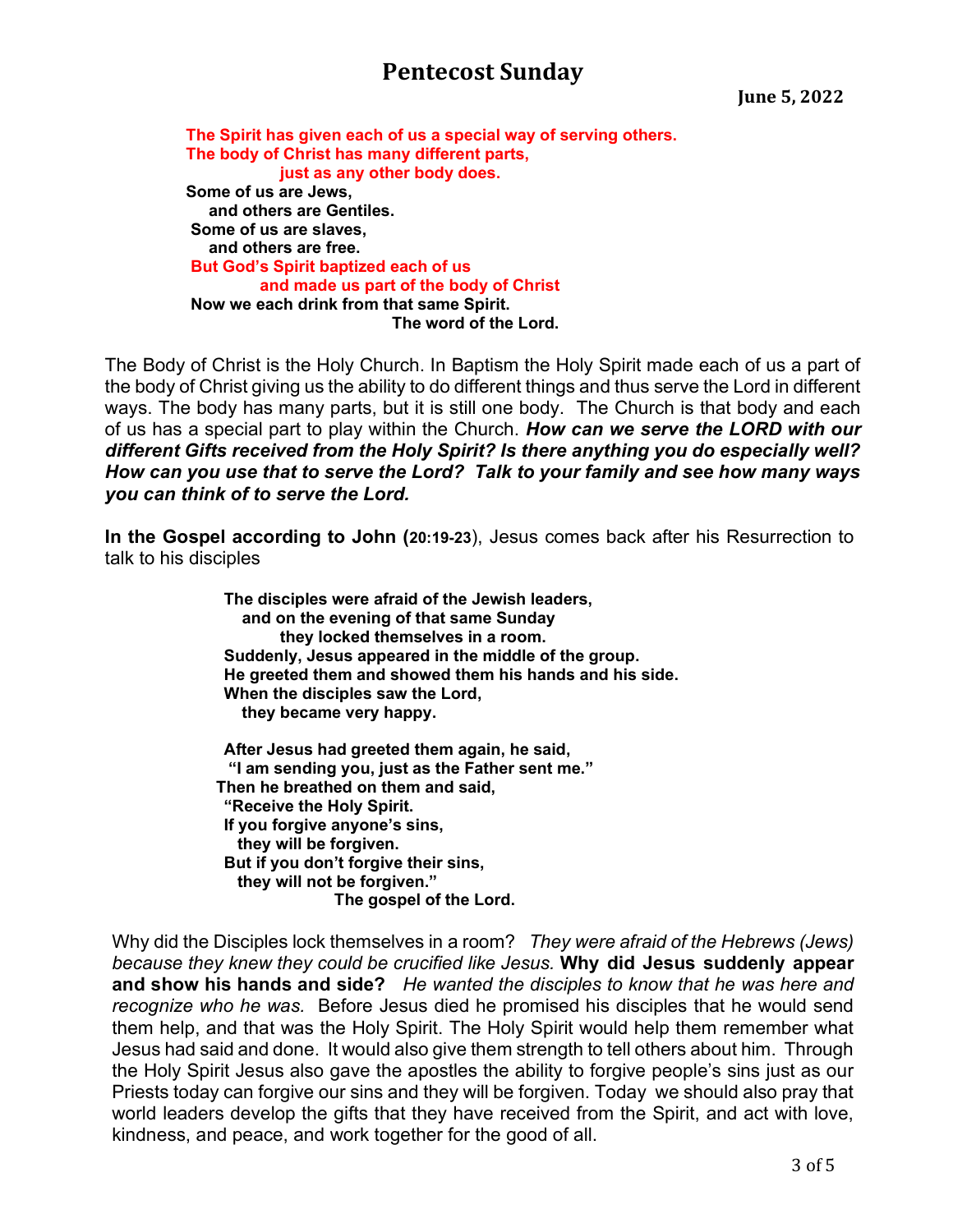Here is a Prayer to conclude our Liturgy of the Word and give you help with your prayers.

Almighty Father, may the Holy Spirit continue to inspire us and fill us with your grace. We humbly ask you to hear our prayers through Jesus Christ our Risen Lord. Amen.

 Let us look to the future and hope that we will be able to gather together at Our Lady of Lourdes to share our prayers and work together.

See how many of these Questions you can answer:

- 1. What were the fiery tongues of the Holy Spirit that appeared to the Apostles?
- 2. What did the Holy Spirit bring to the disciples?
- 3. Why was this important?
- 4. How can WE serve the LORD with our different Gifts received from the Holy Spirit? Is there anything you do especially well? How can you use that to serve the Lord? Talk to your family and see how many ways you can think of to serve the Lord.
- 5. Why did the Disciples lock themselves in a room?
- 6. Why did Jesus suddenly appear and show his hands and side?
- 7. What help did Jesus send?
- 8. Why can today's Priests forgive our sins?